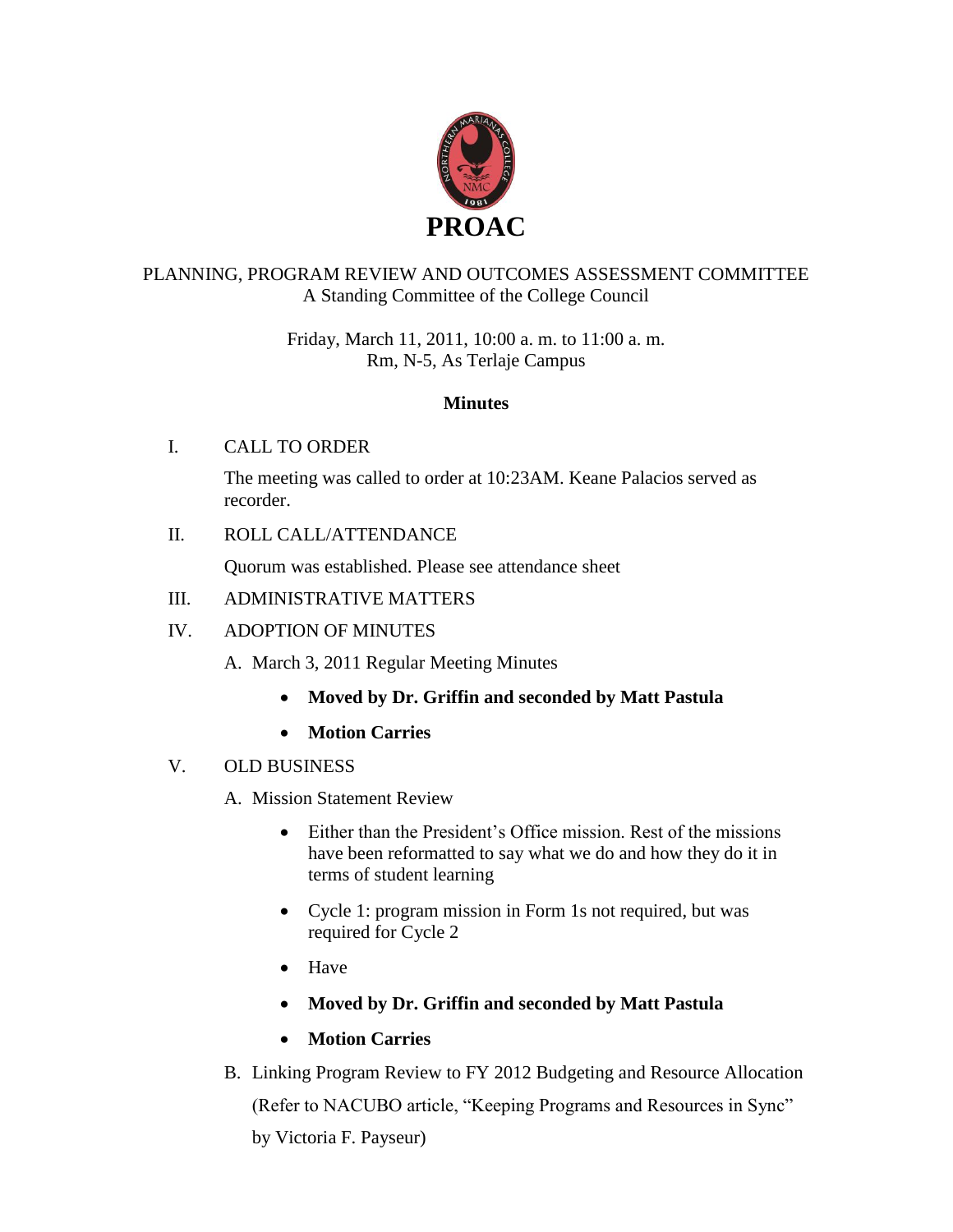- Work from the revised Form 2 will feed into this
- C. Cycle 4 of Program Review
	- Compliance Matrix—Update
		- o Keane Palacios to submit an update and also for Records of Dialogue
	- Form 2 Committee—Update
		- o Lisa: mapping: Program Learning Outcomes need to be mapped to Gen Ed Outcomes
		- o James Kline is handling that, but is trying to find someone to take ownership
		- o Bobbie: might appoint someone to push those forward
		- o Will meet with APS leadership about this
		- o Mapping outcomes to priority initiatives
		- o Credentials and trainings, we should present these
			- **Matrix**
		- o What's coming out is linking faculty effectiveness
		- o The Form 2 is not getting shorter, but bigger
		- o Galvin: we can maybe use Google forms
		- o Randall: upload Form 2
		- o Having history of programs in the appendix
		- o Mapping PLO/SLO to courses
		- o Table for instructor's workload
	- Adding programs/bodies/offices back on to the Form 1 compliance matrix
		- o Staff Senate
			- Clarice approves
				- Experience: last time to submit Form 1 was March 2009
				- Submission based on Constitution
				- Not sure why we stopped submitting
			- Galvin: we can improve your submission
		- o IP: President's Office and the Board of Regents should be included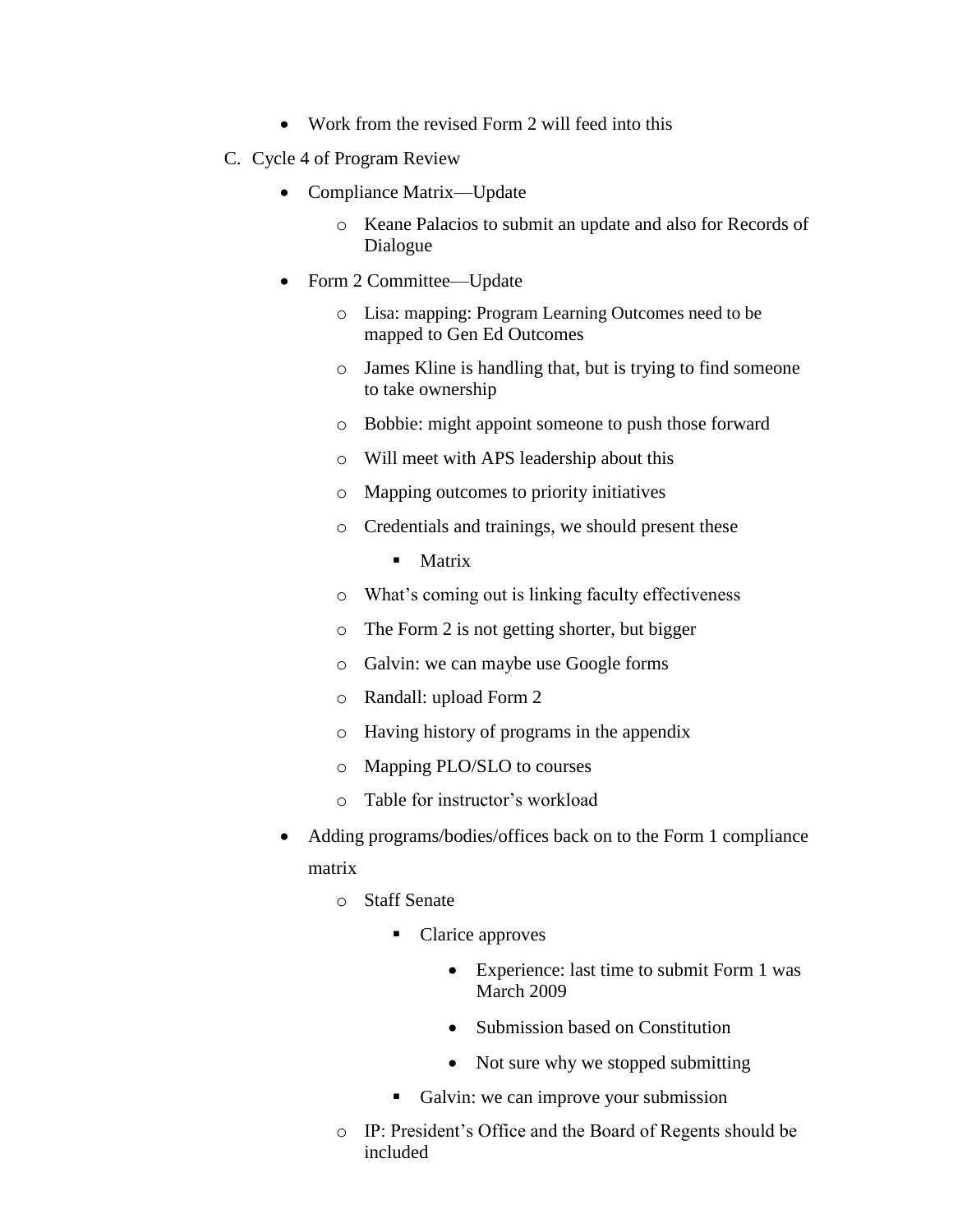- The President should not be a voting member
- o Larry: the President's Office is an administrative unit
- o Faculty Senate: support of putting the governance bodies back
	- Maybe have their separate category
	- Form 1 may not be the right instrument
- o Leo: Office of the Dean of Student Services
	- It is appropriate for the office to be included
	- Need a mechanism to keep him in check
- o Bobbi: Office of the Dean of APS
	- Agrees to have a Form 1 for each of the 2 areas: Dean's Office and Academic Council
- Recommendations from 2010 Composite Report

#### VI. NEW BUSINESS

- A. Recommendations from the Governance Review Task Force
	- College Council to endorse PROAC's presentation on budgeting and planning based on the Drake concept and task BAFC and PROAC to develop procedures to move that forward.
		- o PROAC and BAFC to create
	- **Moved by Dr. Griffin**
	- **Motion Carries**
- VII. OTHER MATTERS
- *VIII. What impact did today's dialogue and/or work have on student learning?*
- IX. ADJOURNMENT

The meeting was adjourned at 11:05AM

#### **PROAC**

#### **Regular Meeting/Work Session**

| Date: | 03/11/11 |
|-------|----------|
|-------|----------|

**Date: 03/11/11 Day: Friday Time: 10:00AM to 11:00AM Place: N5**

### **ATTENDANCE SHEET**